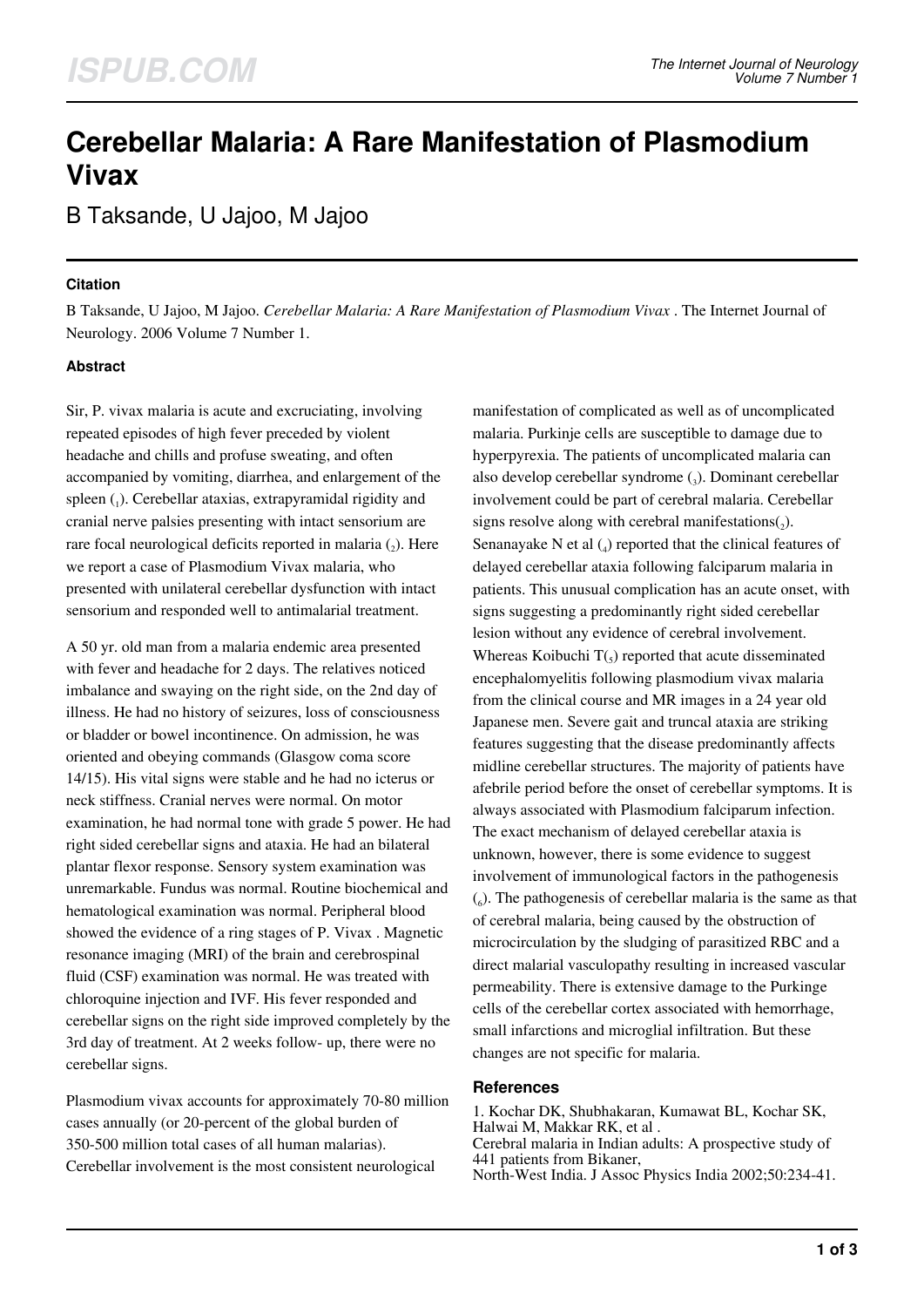| Neurology 1994; 241: 456-459.<br>5. Koibuchi T, Nakamura T, Miura T, Endo T, Nakamura H,<br>Takahashi T, et al. Acute<br>disseminated encephalomyelitis following Plasmodium<br>vivax malaria. Journal of<br>Infection and chemotherapy: 9:203:254-256.<br>6. Senanayake N, deSilva HJ : Recurrent cerebellar ataxia<br>following falciparum malaria.<br>Neurological infections and Epidemiology 1996; 1:47-49. |
|------------------------------------------------------------------------------------------------------------------------------------------------------------------------------------------------------------------------------------------------------------------------------------------------------------------------------------------------------------------------------------------------------------------|
|                                                                                                                                                                                                                                                                                                                                                                                                                  |
|                                                                                                                                                                                                                                                                                                                                                                                                                  |